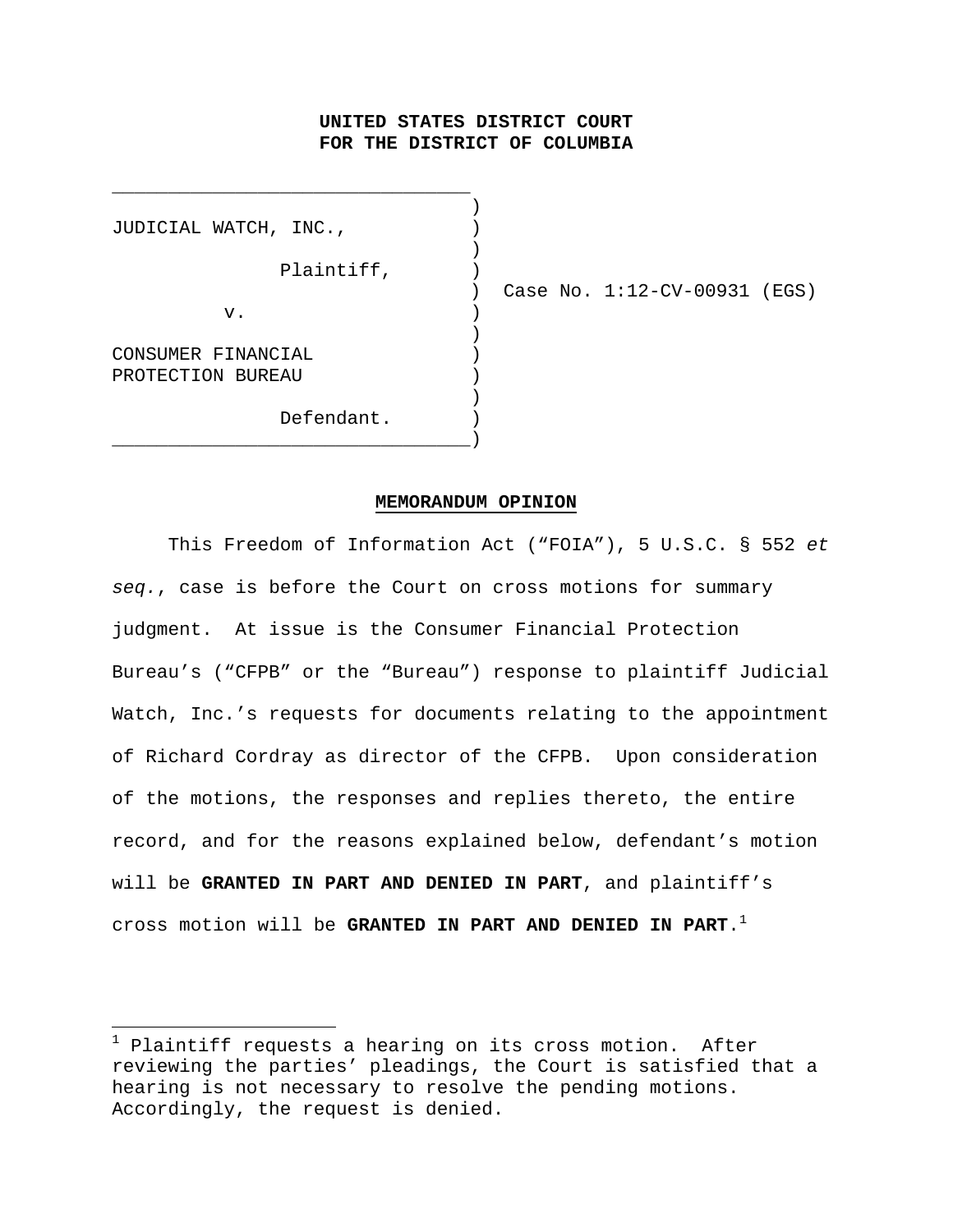### **I. FACTUAL BACKGROUND**

Plaintiff is a non-profit, educational foundation which regularly requests access to the public records of government entities and disseminates its findings to the public. Compl. ¶ 3. On January 12, 2012, plaintiff submitted a FOIA request to CFPB, seeking all records of communications between the CFPB and various entities concerning President Obama's visit to the CFPB and his recess appointment of Richard Cordray as director of the CFPB. Declaration of Brett Kitt ("Kitt Decl.") Exh. A. The January 12 request was assigned a FOIA tracking number. *Id.* ¶ 3. On January 25, 2012, plaintiff submitted another FOIA request to CFPB, seeking all records of communications concerning Mr. Cordray's appointment as director of the CFPB and any documentation reflecting travel and lodging for Mr. Cordray, his family, and any additional guests. *Id.* Exh. B. The January 25 request was also assigned a FOIA tracking number. *Id.* ¶ 4.

On January 27, 2012 and January 30, 2012, CFPB sent letters to plaintiff formally acknowledging the receipt of the requests. *Id.* Exhs. C, D. On March 30, 2012, CFPB issued an interim response to plaintiff's January 25 FOIA request, explaining that the Bureau's initial search for the requested documents produced 269 pages, that the Bureau would partially release 220 pages, and that the Bureau would claim FOIA Exemptions 5 and 6 for the remaining 49 pages. *Id.* Exh. F.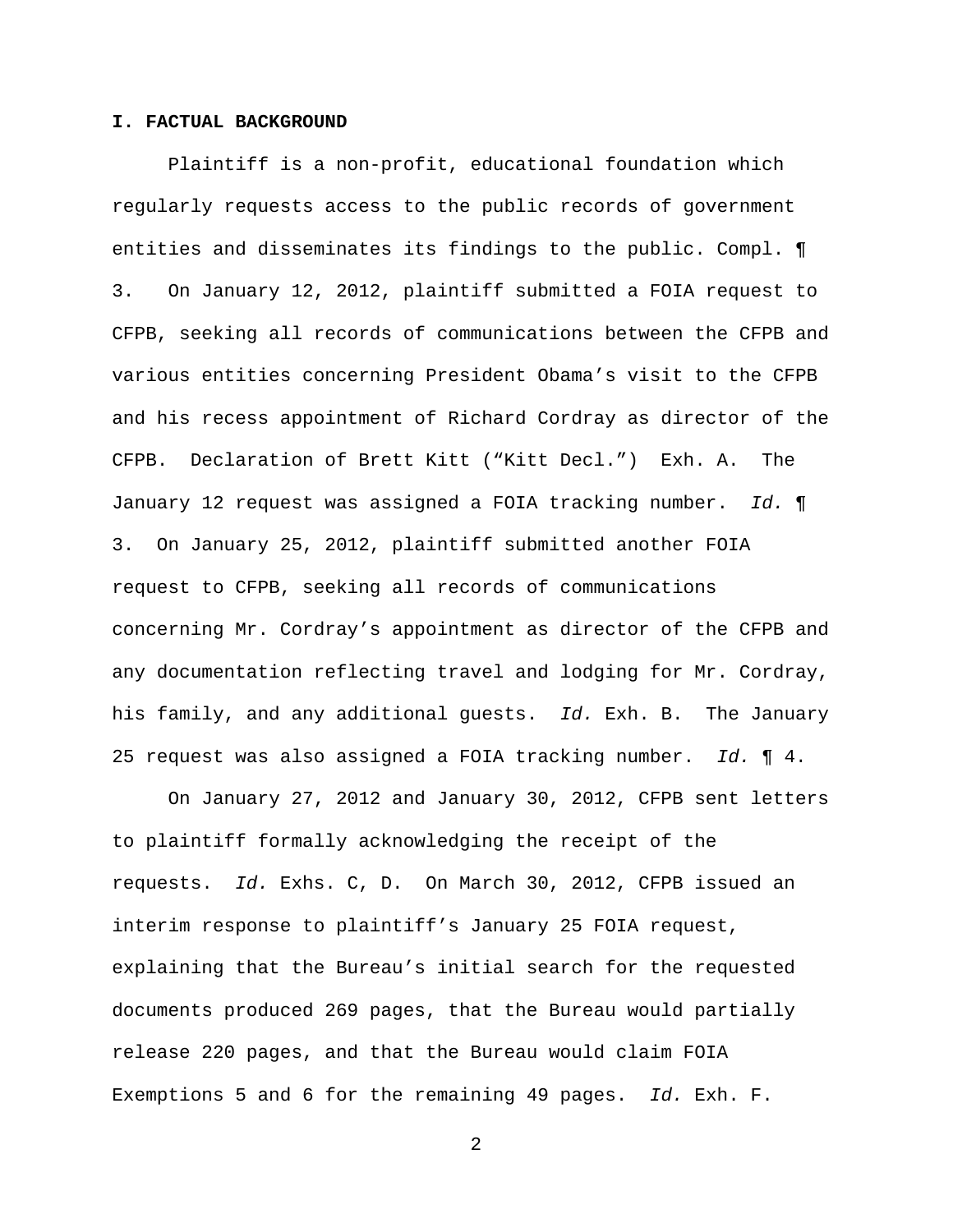With this response, CFPB partially released 220 pages of responsive material. *Id.* In April 2012, there were additional communications between the parties regarding the status of CFPB's determinations on the pending FOIA requests. *Id.* Exhs. G, H. On June 7, 2012, CFPB informed plaintiff by telephone and by e-mail that the Bureau intended to issue its determination shortly. *Id.* Exh. I. On the same day, plaintiff brought this action alleging that CFPB failed to comply with the relevant timelines set forth in 5 U.S.C. § 552(a)(6)(A) with respect to both of its requests. See generally Compl. On June 8, 2012, CFPB issued its determination as to both of plaintiff's FOIA requests. Kidd Decl. Exhs. J, K. With this response, CFPB partially released an additional 12 pages of responsive material and withheld an additional 3 pages under FOIA Exemptions 5 and 6. *Id.* The response letters also informed plaintiff of the right to administratively appeal the Bureau's determination. *Id.*

Subsequently, while this litigation was pending, the CFFB conducted another search for records responsive to both FOIA requests. Kidd Decl. Exh. L. On September 28, 2012 it released a supplemental production to plaintiff consisting of 17 pages of responsive records released in full and 8 pages released in part. *Id.* Eight hundred eighty pages were withheld in full. *Id.* While preparing its *Vaughn* index, the Bureau identified a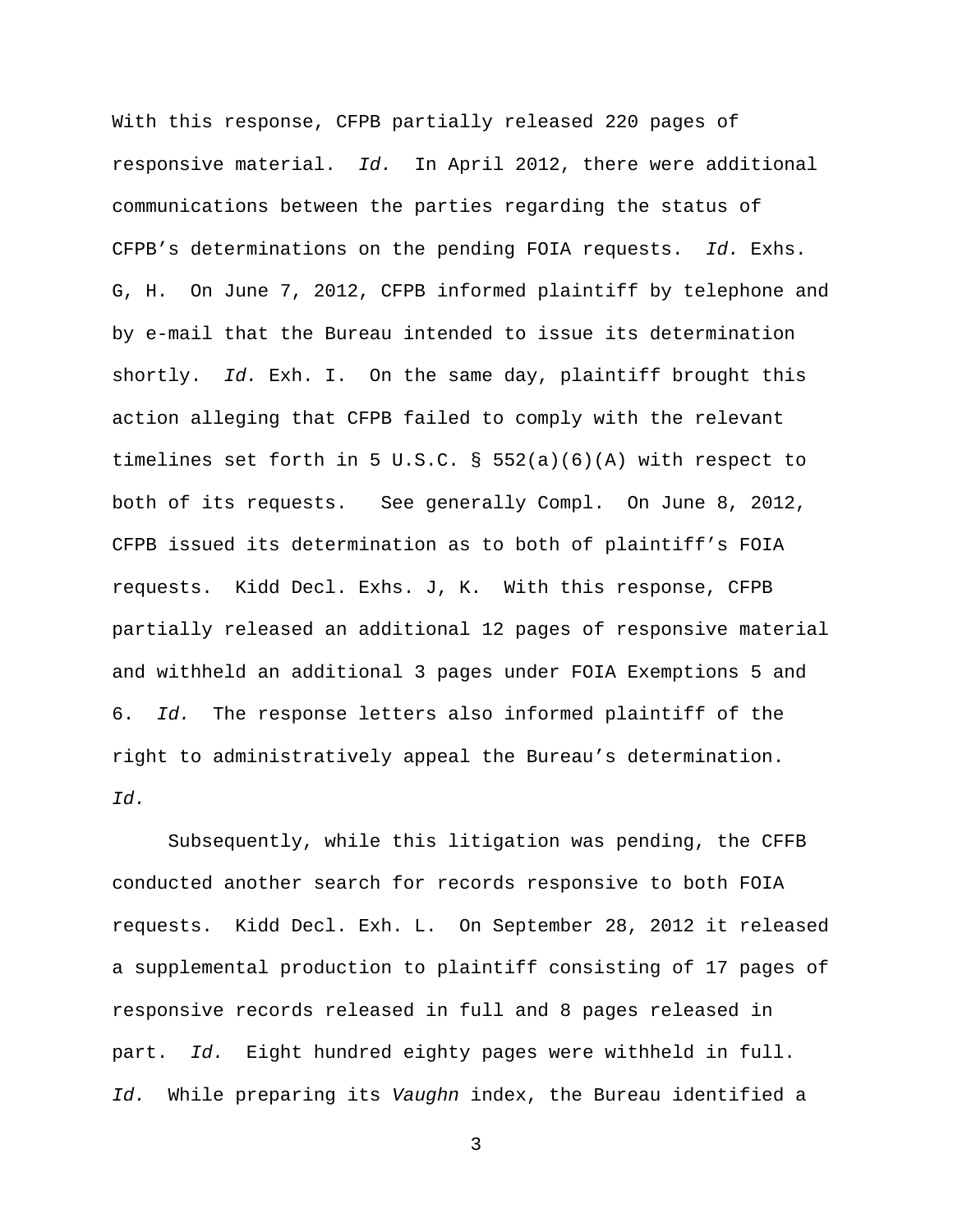small amount of previously withheld material which it later determined could be partially released. *Id.* Exh. N. It released those records to plaintiff. *Id.*

 On November 9, 2012, the Bureau moved for summary judgment, claiming that plaintiff did not exhaust its administrative remedies. Def.'s Mot for Summ. J. at 8-15. The Bureau also argues that its search was adequate and that all of the material it did not release was properly withheld. See generally *Id.* On January 18, 2013, the plaintiff filed a cross motion for summary judgment. Plaintiff does not challenge the adequacy of the search, nor does it challenge "the majority of CFPB's withheld documents." Pl.'s Combined Cross Mot. for Summ J./Opp'n to Def.'s Mot. Summ. J. ("Pl.'s Combined Cross Mot./Opp'n") at 1. Plaintiff argues that it exhausted its administrative remedies, and further argues that the Bureau improperly invoked Exemption 5 for several records. *Id.* at 2. The motions are now ripe for the Court's decision.

#### **II. STANDARD OF REVIEW**

#### A. **Summary Judgment in a FOIA Case**

Summary judgment is granted when there is no genuine issue of material fact and the movant is entitled to judgment as a matter of law. Fed. R. Civ. P. 56(c); *Celotex Corp. v. Catrett*, 477 U.S. 317, 325 (1986); *Waterhouse v. Dist. of Columbia*, 298 F.3d 989, 991 (D.C. Cir. 2002). In determining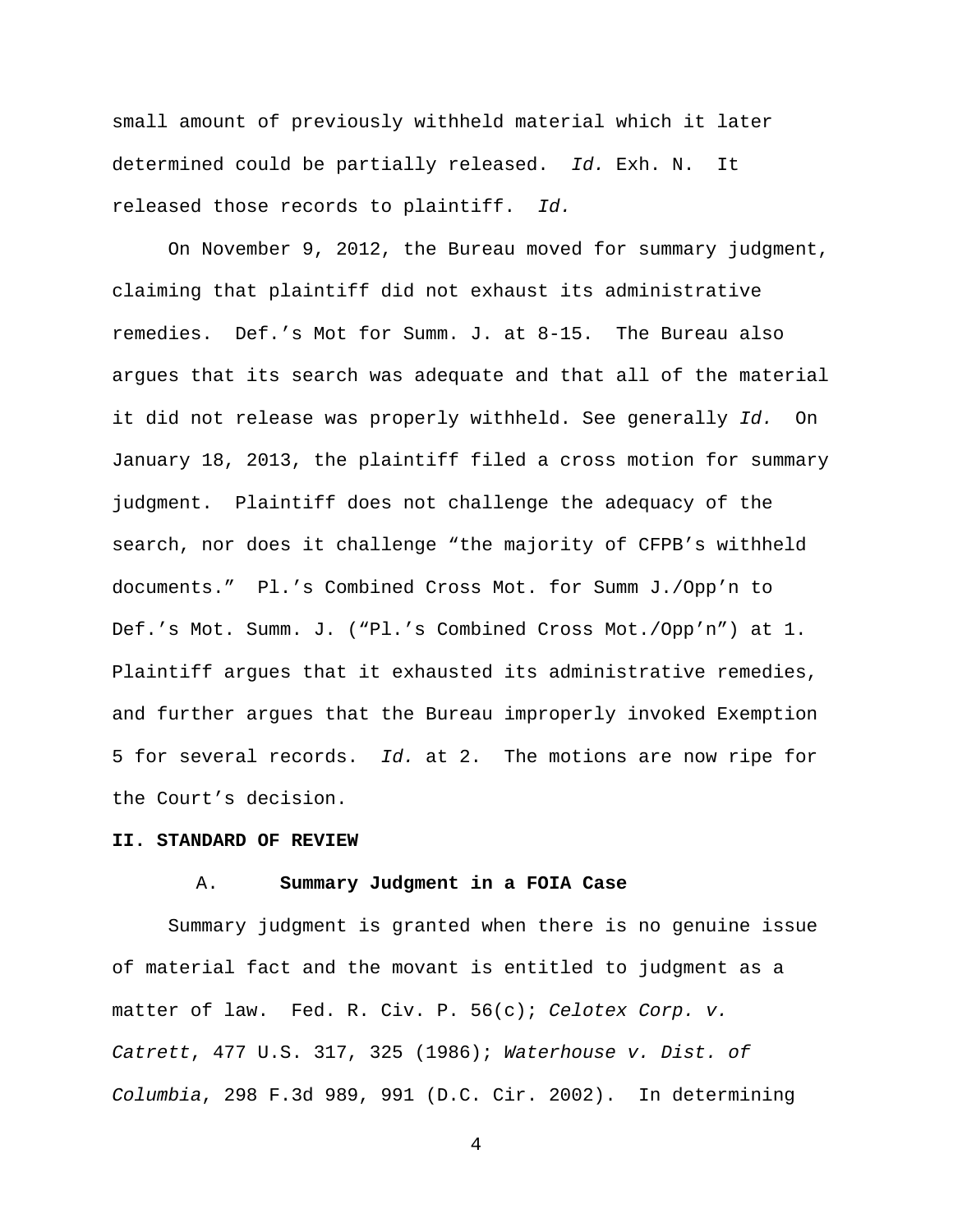whether a genuine issue of fact exists, the court must view all facts in the light most favorable to the non-moving party. *See Matsushita Elec. Indus. Co. v. Zenith Radio Corp.*, 475 U.S. 574, 587 (1986). Under FOIA, all underlying facts and inferences are analyzed in the light most favorable to the FOIA requester; as such, only after an agency proves that it has fully discharged its FOIA obligations is summary judgment appropriate.*Moore v. Aspin*, 916 F. Supp. 32, 35 (D.D.C. 1996) (citing *Weisberg v. U.S. Dep't of Justice*, 705 F.2d 1344, 1350 (D.C. Cir. 1983)). FOIA cases are typically and appropriately decided on motions for summary judgment. *Gold Anti-Trust Action Comm., Inc. v. Bd. of Governors of Fed. Reserve Sys.*, 762 F. Supp. 2d 123, 130 (D.D.C. 2011) (citations omitted).

In reviewing a motion for summary judgment under the FOIA, the court must conduct a *de novo* review of the record. *See* 5 U.S.C.  $\S$  552(a)(4)(B) (2012). The court may award summary judgment solely on the basis of information provided by the department or agency in affidavits or declarations that describe "the documents and the justifications for nondisclosure with reasonably specific detail, demonstrate that the information withheld logically falls within the claimed exemption, and are not controverted by either contrary evidence in the record nor by evidence of agency bad faith." *Military Audit Project v. Casey*, 656 F.2d 724, 738 (D.C. Cir. 1981); *see also Vaughn v.*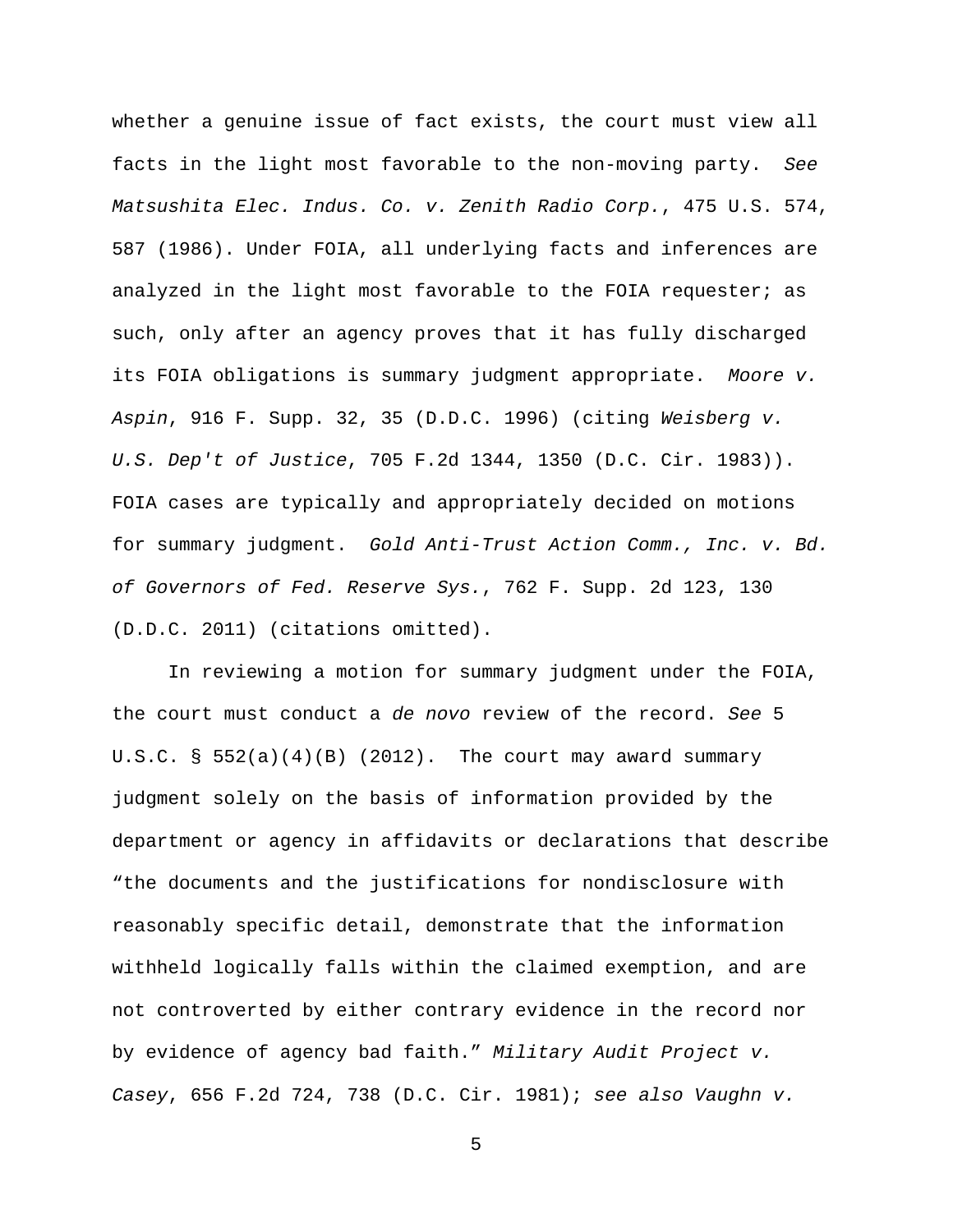*Rosen*, 484 F.2d 820, 826-28 (D.C. Cir. 1973), *cert. denied*, 415 U.S. 977 (1974). Agency affidavits or declarations must be "relatively detailed and non-conclusory." *SafeCard Services v. SEC*, 926 F.2d 1197, 1200 (D.C. Cir. 1991). Such affidavits or declarations are accorded "a presumption of good faith, which cannot be rebutted by purely speculative claims about the existence and discoverability of other documents." *Id.* (internal citation and quotation omitted).

#### **III. DISCUSSION**

#### **A. Exhaustion of Administrative Remedies**

"Exhaustion of administrative remedies is generally required before filing suit in federal court so that the agency has an opportunity to exercise its discretion and expertise on the matter and to make a factual record to support its decision." *Oglesby v. U.S. Dep't of the Army*, 920 F.2d 57, 61 (D.C. Cir. 1990) (citing *McKart v. United States*, 395 U.S. 185, 194 (1969)). In the FOIA context, this exhaustion requirement is triggered when an agency issues a response to a FOIA request within the relevant statutory timelines – within 20 working days of receiving the FOIA request, or within 30 working days in "unusual circumstances." 5 U.S.C. § 552(a)(6)(A)(i),  $(a)(6)(B)(i)$ . To trigger the exhaustion requirement, the agency must at least: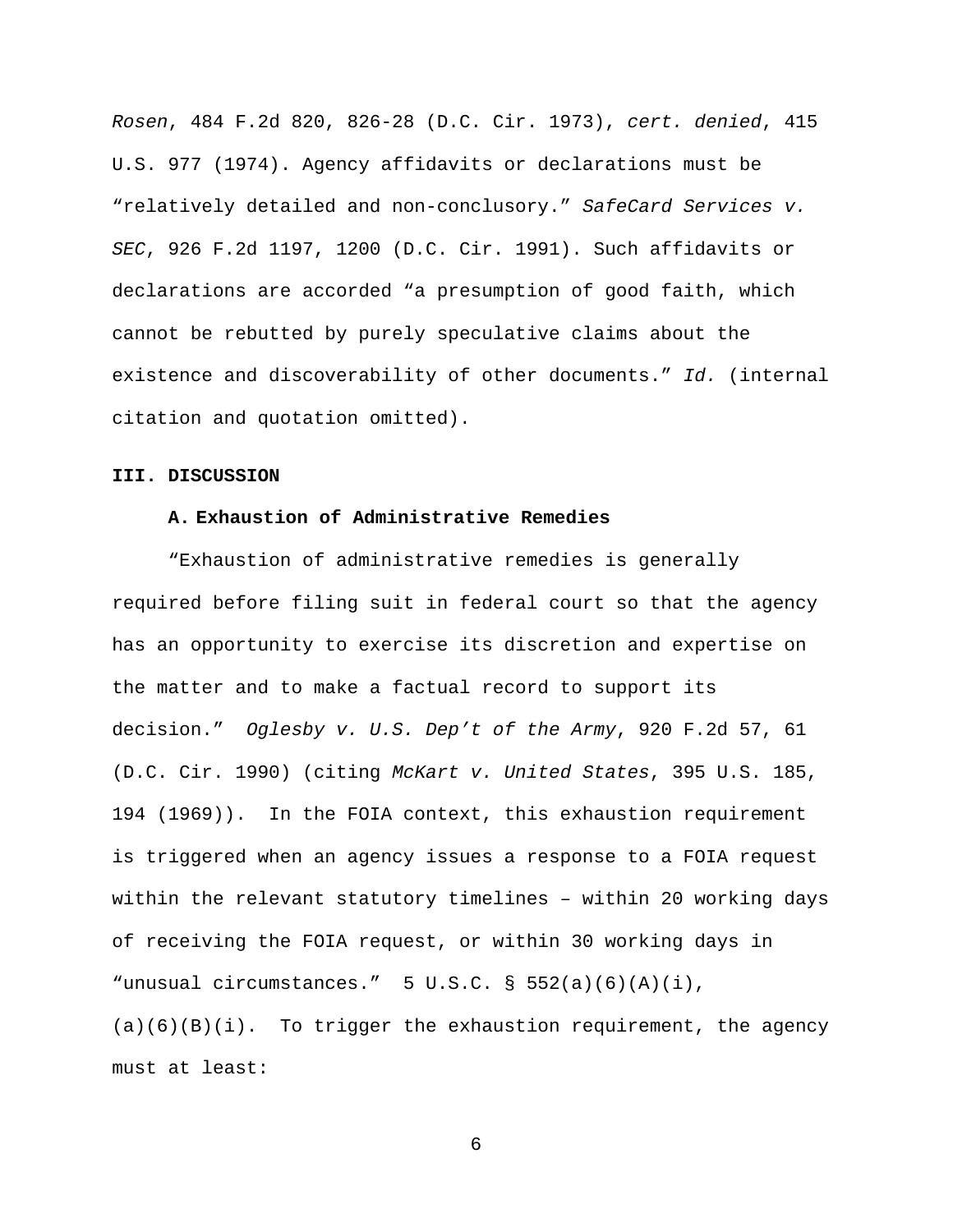(i) [G]ather and review the documents; (ii) determine and communicate the scope of the documents it intends to produce and withhold, and the reasons for withholding any documents; and (iii) inform the requester that it can appeal whatever portion of the "determination" is adverse.

*Citizens for Responsibility and Ethics in Washington ("CREW") v. FEC*, 711 F.3d 180, 188 (D.C. Cir. 2013); *see also* 5 U.S.C. § 552(a)(6)(A)(i) (providing that the response must include the agency's "determination" on whether to comply with the request and "the reasons therefor," and notice of the requester's right to appeal any adverse determination). An agency response that does not include all the necessary components may be deemed insufficient to trigger the exhaustion requirement. *See CREW*, 711 F.3d at 188 (stating that more than "an initial statement that the agency will generally comply with a FOIA request and will produce non-exempt documents and claim exemptions in the future" is required); *Oglesby*, 920 F.2d at 67 (finding that an agency response that does not provide notice of FOIA requester's right to appeal was insufficient to trigger the exhaustion requirement).

Where the agency fails to issue a determination sufficient to trigger the exhaustion requirement within the statutory timelines, the FOIA requester is deemed to have exhausted administrative remedies.  $5 \text{ U.S.C.}$  §  $552(a)(6)(c)(i)$ . However, if the agency cures its failure to timely respond before the requester files suit, the constructive exhaustion provision does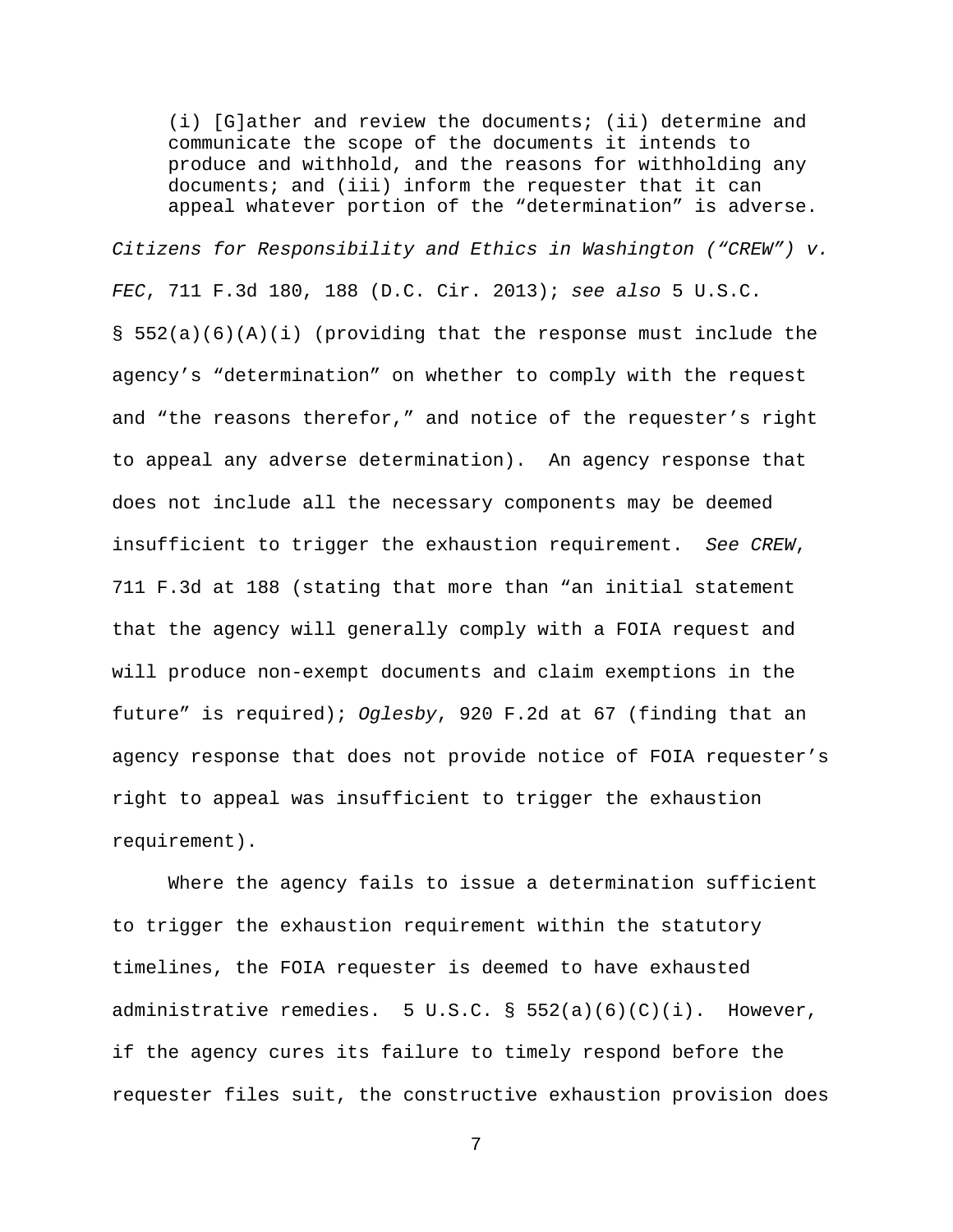not apply and the requester must first administratively appeal any adverse determination. *Oglesby*, 920 F.2d at 63-64. Thus, to determine whether plaintiff must satisfy the exhaustion requirement in the instant case, it is necessary to determine whether CFPB has issued its determination within the relevant time period, or at least before plaintiff filed suit.

Plaintiff, in its Notice of Supplemental Authority, cites to the D.C. Circuit's decision in *CREW* to support its argument that CFPB's acknowledgement letters on January 27 and January 30, and CFPB's interim response letter on March 20 cannot trigger the administrative exhaustion requirement because the Bureau failed to notify plaintiff of the right to appeal. Pl.'s Notice of Supp. Auth. at 2. CFPB does not attempt to refute plaintiff's arguments. The Court agrees with plaintiff that CFPB's letters issued prior to the initiation of this case are insufficient to trigger the exhaustion requirement for this reason. CFPB only provided plaintiff with the notice of the right to appeal in its June 8 letter. However, because this letter was issued *after* plaintiff initiated this lawsuit, it cannot be used to cure CFPB's failure to timely respond to FOIA requests. Thus, the Court finds that CFPB failed to issue its determination within the statutory time period or before plaintiff brought this action, and that plaintiff has therefore constructively exhausted its administrative remedies.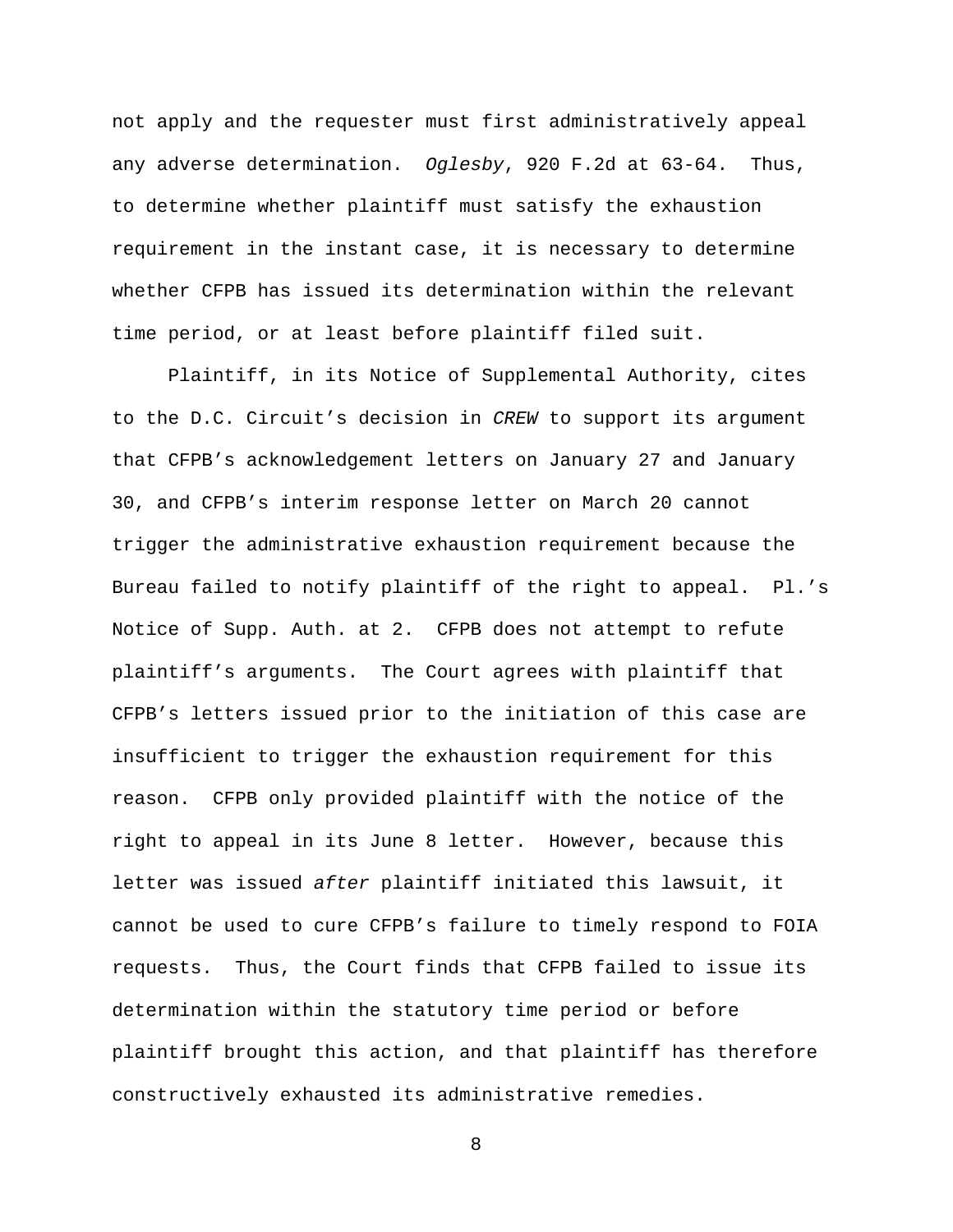#### **B. Exemption 5**

Exemption 5 permits an agency to withhold documents such as "inter-agency or intra-agency memorandums or letters which would not be available by law to a party  $\ldots$  . in litigation with the agency." 5 U.S.C. § 552(b)(5). Judicial Watch challenges CFPB's withholding of certain records based on the deliberative process, attorney-client, attorney work product, and the presidential communications privileges.

 The deliberative process privilege "rests on the obvious realization that officials will not communicate candidly among themselves if each remark is a potential item of discovery and front page news, and its object is to enhance the quality of agency decisions by protecting open and frank discussion among those who make them within the government." *DOI v. Klamath Water Users Protective Ass'n*, 532 U.S. 1, 8-9 (2001) (citations omitted). To qualify for withholding under the deliberative process privilege, the withheld material must be both predecisional and deliberative. "A document is predecisional if it was prepared in order to assist an agency decisionmaker in arriving at his decision, rather than to support a decision already made. Material is deliberative if it reflects the giveand-take of the consultative process." *Petroleum Info Corp. v. Dep't of Interior*, 976 F.2d 1429, 1434 (D.C. Cir. 1992) (citations and quotation marks omitted).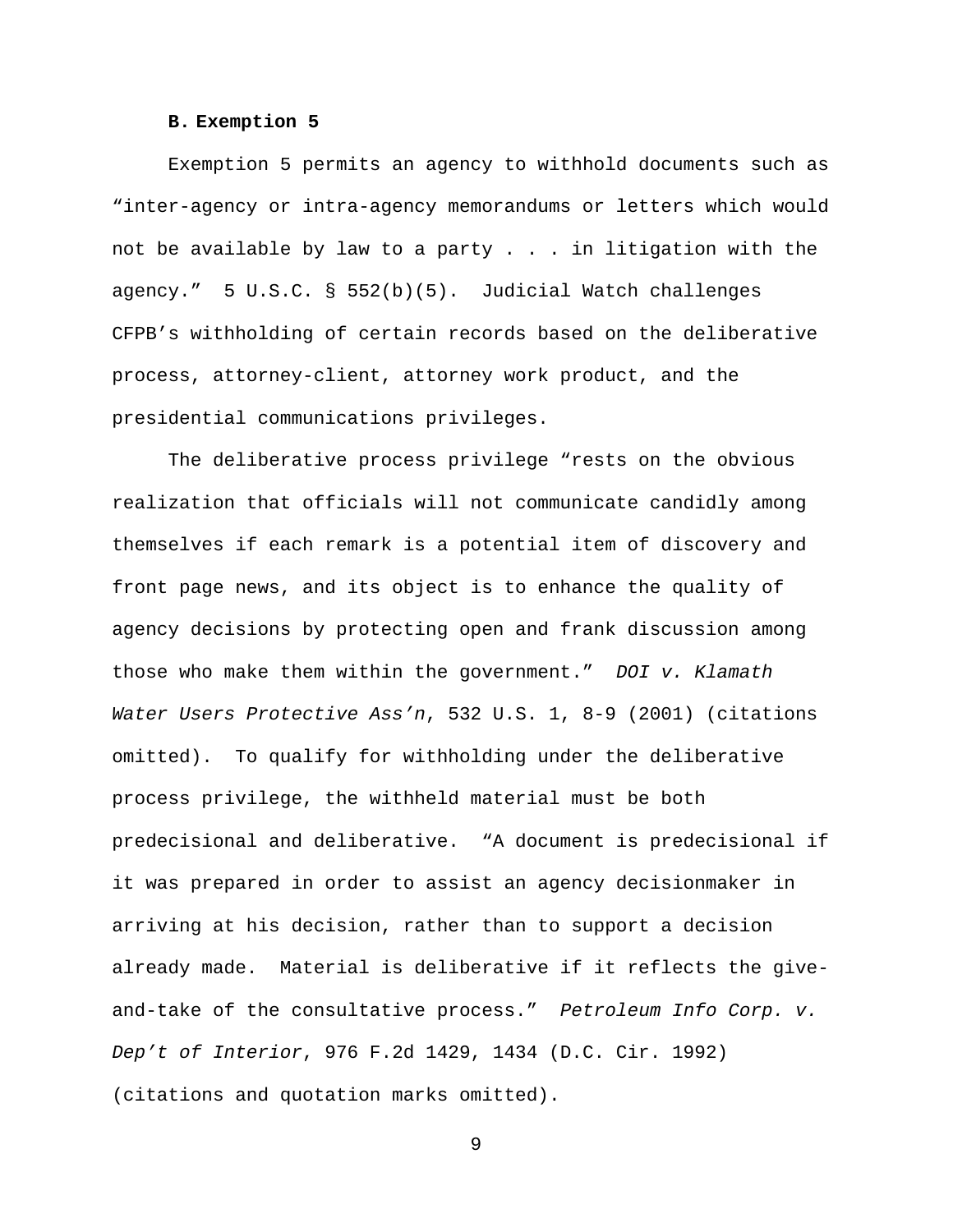The attorney client privilege is meant "to assure that a client's confidences to his or her attorney will be protected, and therefore encourage clients to be as open and honest as possible with attorneys." *Coastal States Gas Corp. v. Dep't of Energy*, 617 F.2d 854, 862 (D.C. Cir. 1980). The privilege "is not limited to communications made in the context of litigation or even a specific dispute, but extends to all situations in which an attorney's counsel is sought on a legal matter." *Id.* The attorney work product privilege, by contrast, is "limited to documents prepared in contemplation of litigation." *Id.* at 864. While obviously related, the privileges have different goals: "the attorney client privilege exists to protect confidential communications," while the work product privilege "promote[s] the adversary system by safeguarding the fruits of an attorney's trial preparations." *United States v. AT&T Co.*, 642 F.2d 1285, 1299 (D.C. Cir. 1980).

 The purpose of the presidential communications privilege is to "guarantee the candor of presidential advisers and to provide '[a] President and those who assist him . . . [with] freedom to explore alternatives in the process of shaping policies and making decisions and to do so in a way many would be unwilling to express except privately." *In re Sealed Case*, 121 F.3d 729, 743 (D.C. Cir. 1997) (quoting *U.S. v. Nixon*, 418 U.S. 683, 708 (1974)). "This privilege extends to communications authored or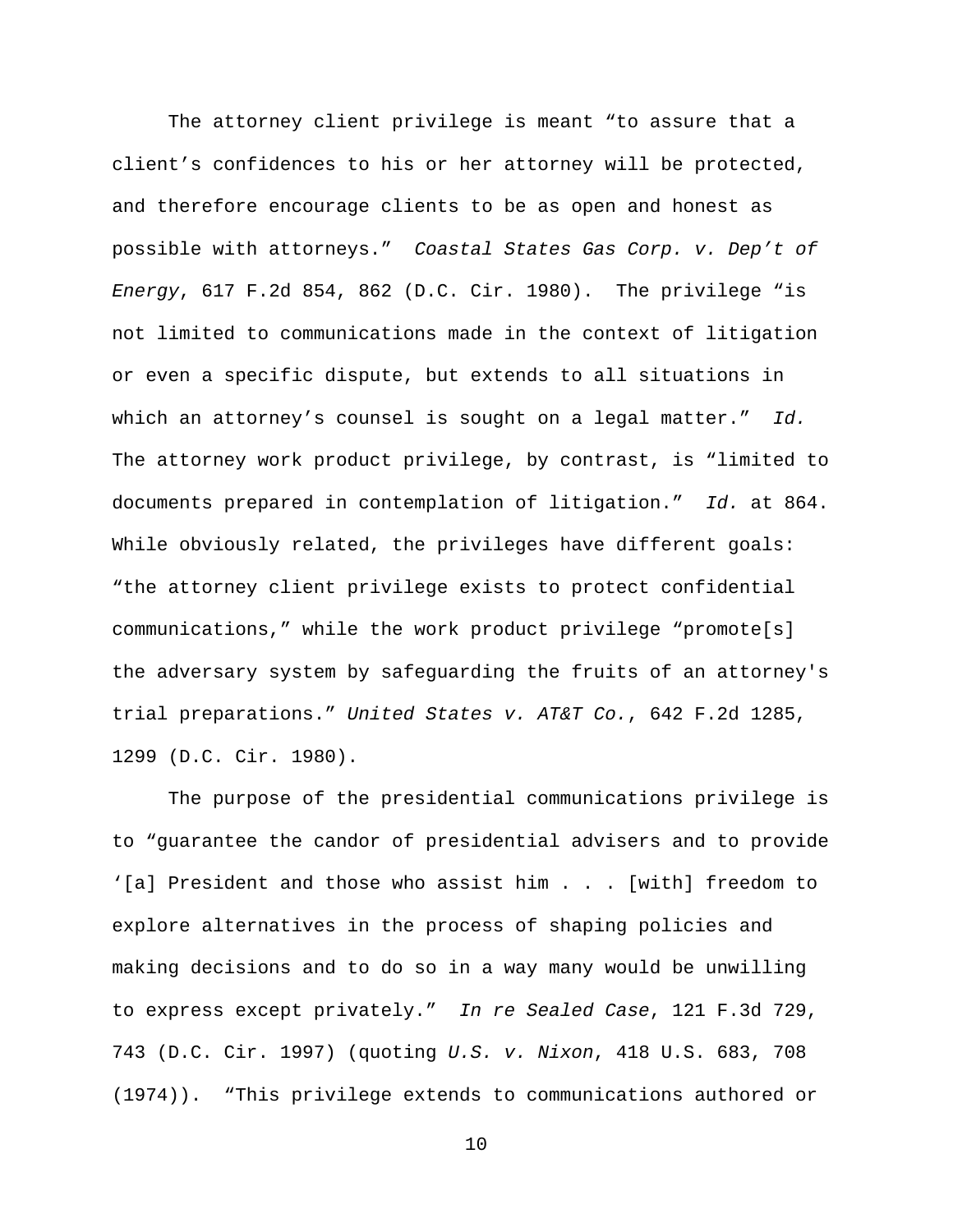received in response to a solicitation by members of a presidential adviser's staff, since in many instances advisers must rely on their staff to investigate and issue and formulate the advice to be given to the President." *ACLU v. DOJ*, Case No. 10-123, 2011 U.S. Dist. LEXIS 156267, \*30 (D.D.C. Feb. 14, 2011) (citing *In re Sealed Case*, 121 F.3d at 752).

# *1. Deliberative Process Privilege*

Judicial Watch challenges the CFPB's withholding of two records for which the Bureau cites only the deliberative process privilege as grounds for the withholding. The Court addresses each in turn.

### a. Briefing Materials

Plaintiff challenges the CFPB's withholding of two emails within a chain dated December 6, 2011, which discuss draft briefing materials for the Deputy Secretary of the Treasury. Pl.'s Combined Cross Mot./Opp'n at 10-11; Def.'s *Vaughn* Index at 78-79, Bates 1149-1172. Plaintiff argues that the attachment to those two emails is labeled "final.dox," which indicates that the document is a final document, not a draft, and is therefore not predecisional. *Id*. at 11. The CFPB responds that "even final versions of briefing materials are predecisional and subject to the deliberative process agency actions or propose talking points for agency officials to incorporate into their presentations or question-and-answer-sessions." Def.'s Opp'n to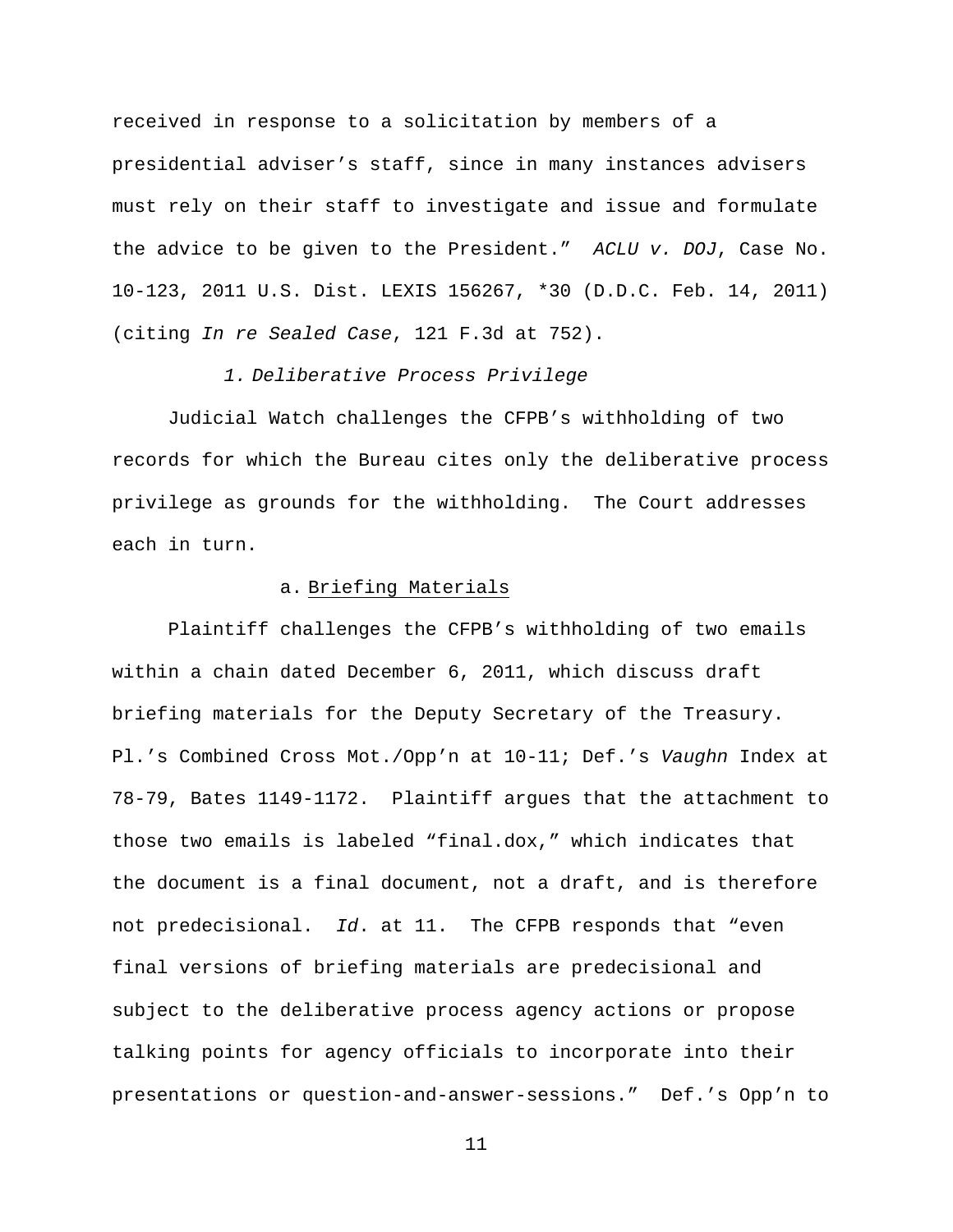Cross Motion/Reply in Support of Summ. J. Mot. at 9-10 ("Def.'s Combined Opp'n/Reply"). The CFPB points out that the full name of the attachment is "CFPB - TFG QA – fall 2011 – final.dox." *Id.* at 11; *Vaughn* Index at 78-79. Defendant explains that TFG stands for then Treasury Secretary Timothy Geithner and QA stands for question and answer regarding the CFPB. *Id.* The document therefore "reflect[s] potential or suggested responses to a range of questions that Treasury may receive regarding the Bureau, which may or may not reflect [Treasury's] ultimate public statement or position." *Id.*

The Court finds the Bureau has carried its burden to prove the applicability of its claimed exemption. Internal communications regarding how to respond to media and Congressional inquiries have repeatedly been held to be protected under the deliberative process privilege. *Judicial Watch, Inc. v. U.S. Dep't of the Treasury*, 796 F. Supp. 2d 13, 31 (D.D.C. 2011); *Judicial Watch, Inc. v. U.S. Dep't of Homeland Sec.*, 736 F. Supp. 2d 202, 208 (D.D.C. 2010); *Judicial Watch, Inc. v. U.S. Dep't of Commerce*, 337 F. Supp. 2d 146, 174 (D.D.C. 2004).The CFPB's declaration and *Vaughn* index indicate that the withheld documents contain talking points and briefing materials, including recommendations for how to answer questions about the CFPB, that were prepared by Bureau employees for the consideration of decision makers at Treasury. Judicial Watch's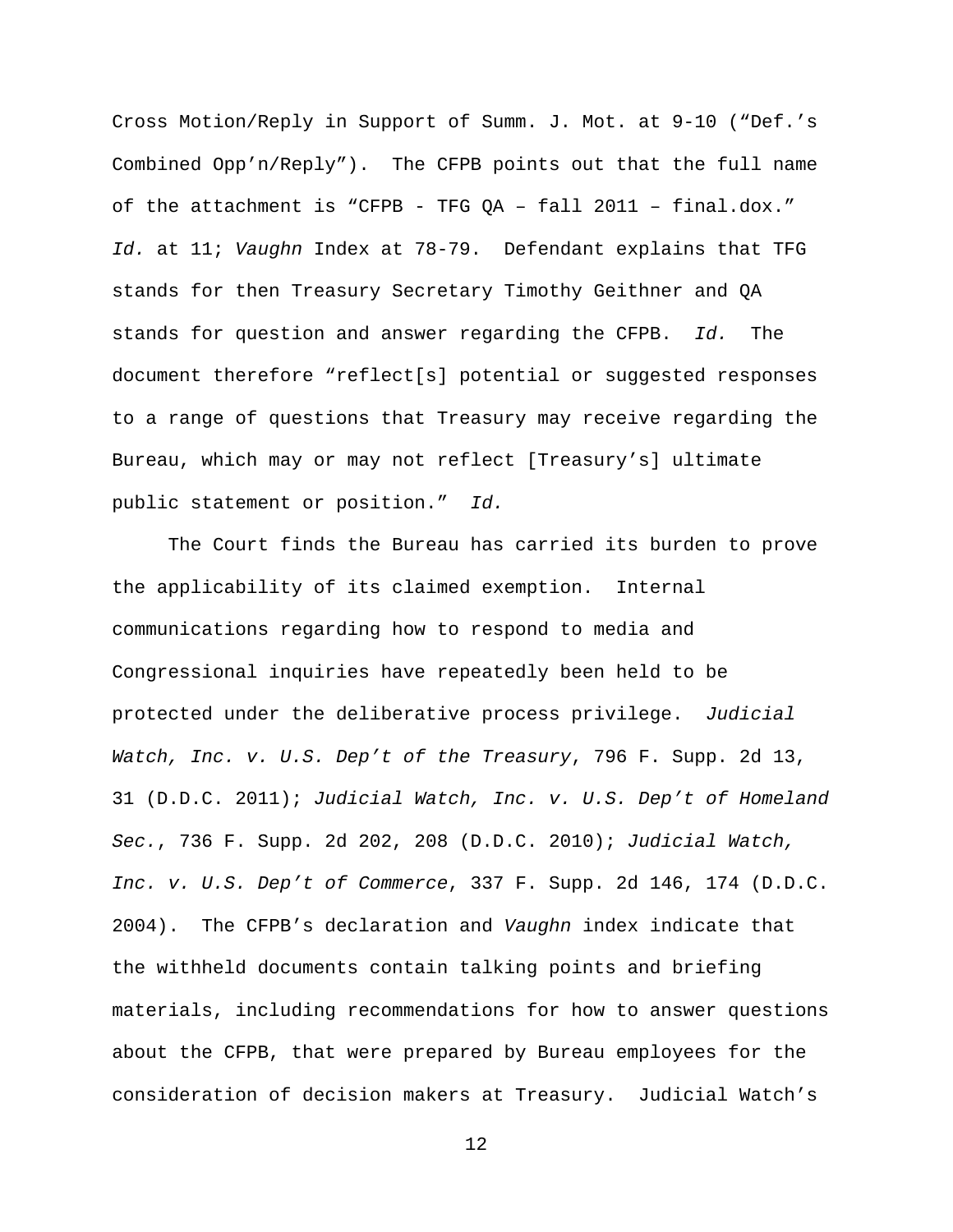selective quoting of name of the attachment listed in the *Vaughn* index does not convince the Court otherwise.

## b. Email Between White House Official and CFPB

The second document challenged by plaintiff is an email from Nicole Isaac, a White House staffer, to CFPB employee Lisa Konwinski. *Vaughn* Index at 12 (Bates 390-91). It is titled "HJC February  $15<sup>th</sup>$  on Cordray," and the Bureau claims it is subject to the deliberative process privilege because it constitutes "a request of the White House for advice regarding a Congressional hearing and [to] discuss suggestions for responding to that request." *Id.* Judicial Watch argues that it is not subject to the privilege because under FOIA, the deliberative process privilege is limited to "inter-agency or intra-agency" records, 5 U.S.C. §  $552(b)(5)$ , and "[g]enerally, the White House staff is not considered to be an agency for purposes of FOIA." Pl.'s Combined Cross Mot./Opp'n at 9-10. The Bureau concedes that the White House is not an agency for the purposes of FOIA, but argues that Exemption 5 nevertheless applies to communications between agencies and the White House that would otherwise be privileged in civil discovery. Def.'s Combined Opp'n/Reply at 13-14.

The Court agrees with plaintiff that the Bureau has not demonstrated this document should be withheld under Exemption 5.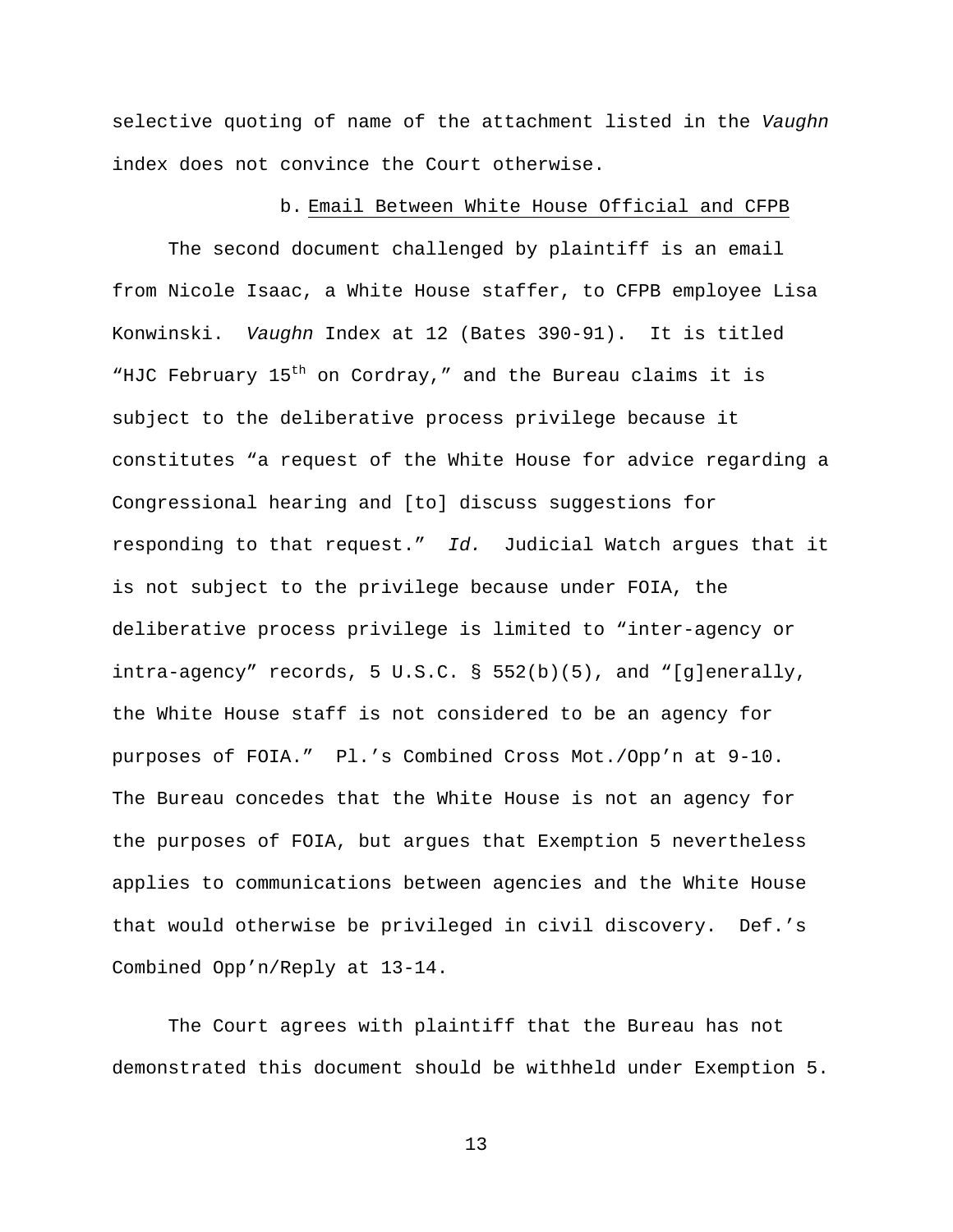The FOIA directs that "each agency, upon any request for records . . ., shall make the records promptly available to any person" for "public inspection and copying," unless the records fall within one of the exclusive statutory exemptions. *See* 5 U.S.C.  $\S$ § 552(a)(2) & (a)(3)(A). The protections of FOIA, however, do not apply to all employees working in the White House. "Although the Executive Office of the President is an agency subject to the FOIA, see 5 U.S.C.  $\S$  552(f)(1), the Office of the President is not." *Judicial Watch Inc. v DOJ*, 365 F.3d 1108, 1109, n.1 (D.C. Cir. 2004) (citations omitted).

The cases cited by the Bureau do not support its claim that the deliberative process privilege is available to employees in the Office of the President in FOIA litigation. The first case CFPB cites, *CREW v. Dep't of Homeland Security*, Case 06-173, 2008 U.S. Dist. LEXIS 57442 (D.D.C. July 22, 2008) concerns Exemption 5's presidential communications privilege, not its deliberative process privilege. Unlike the deliberative process privilege, "there is [available in FOIA litigation] . . . a built-in presidential communications privilege for records in the possession of, or created by, immediate White House advisers, who are not considered an agency for the purposes of FOIA." *Judicial Watch*, 365 F.2d at 1112. The other case cited by Defendant, *Judicial Watch, Inc. v. Dep't of Energy*, 412 F.3d 125 (D.C. Cir. 2005), is likewise not helpful to the Bureau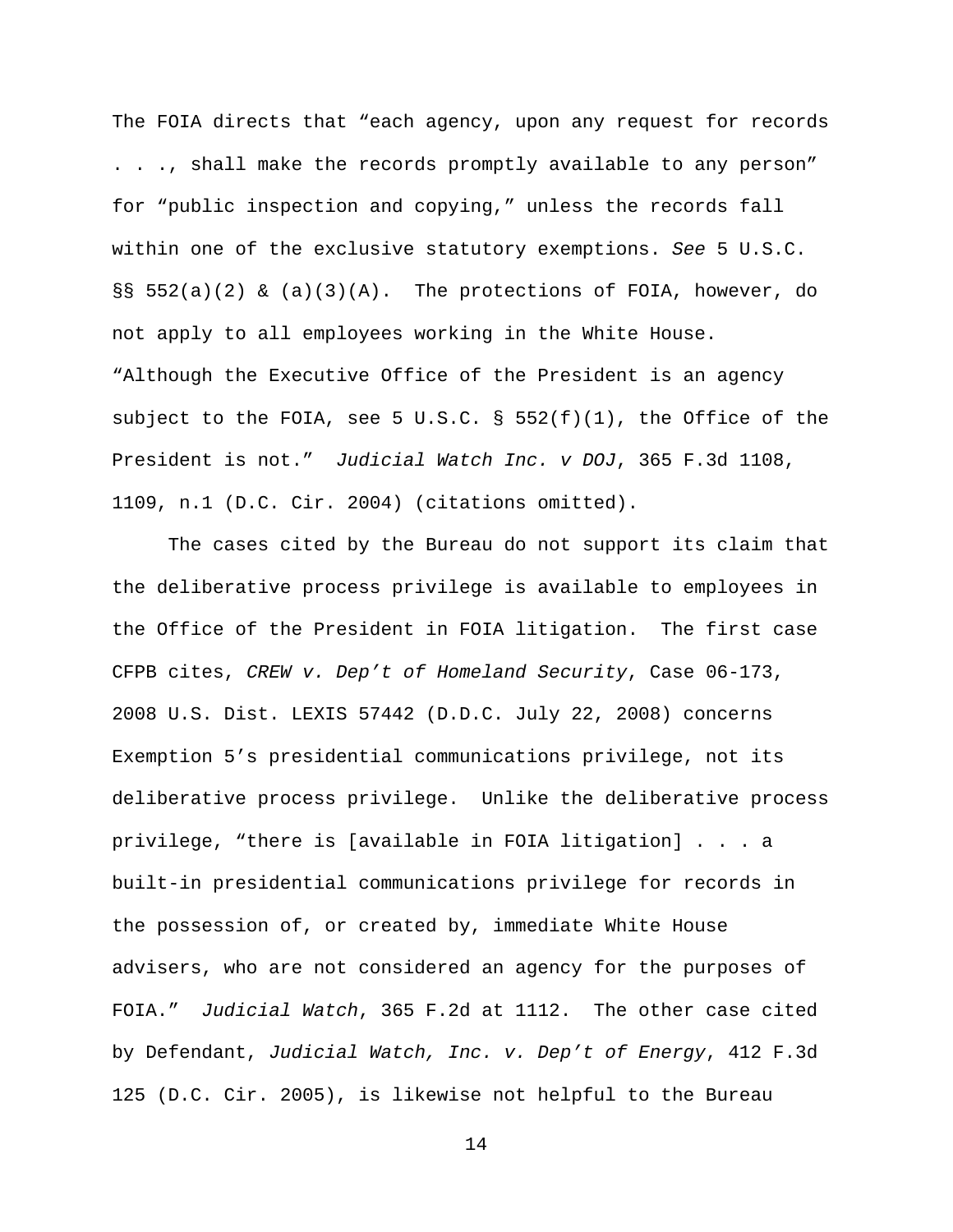because it involved a committee within the Executive Office of the President, which is subject to the FOIA and can therefore assert the deliberative process privilege. *Id.*, see also *In re: Cheney*, 406 F.3d 723, 725 (D.C. Cir. 2005).

Accordingly, because FOIA's deliberative process privilege applies to certain employees working in the White House but not to all, the application of the privilege hinges on what capacity in the White House Ms. Isaac worked, and for what office. The Bureau's declaration and *Vaughn* index do not provide this information. Thus the Court cannot conclude that the deliberative process privilege is properly invoked, and will therefore deny the Bureau's motion for summary judgment with respect to the records in Bates Range 390-391. CFPB must either disclose the record withheld or, in the alternative, indicate in sufficient detail why withholding is proper.

> *2. Attorney Client and Attorney Work Product Privilege: Communications with Department of Justice*

Plaintiff challenges the Bureau's withholding of four communications between employees at the Bureau and attorneys at the Department of Justice. $^2$  See Pl.'s Combined Cross Mot./Opp'n

 $^2$  Plaintiff also challenged the withholding of an email exchange between the CFPB and the Treasury pursuant to the attorney client and work product privileges. Pl.'s Combined Cross Mot./Opp'n at 11-12, *Vaughn* Index at 77-78 (Bates 1135-48). The Bureau subsequently released the document to the plaintiff. Def.'s Combined Opp'n/Reply at 12, n.5. Accordingly, it is no longer a subject of dispute between the parties.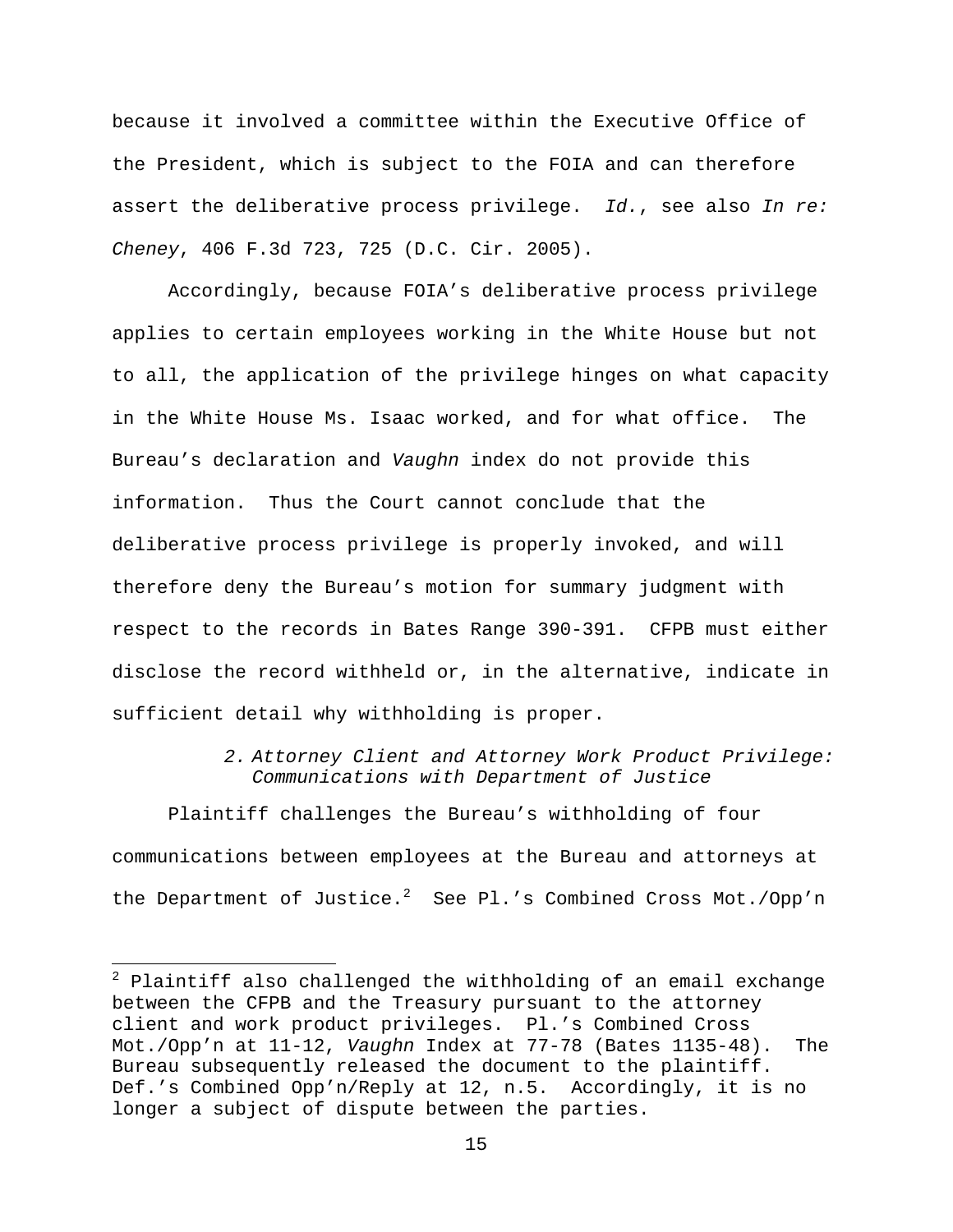at 12. These communications took place on January 12, 19 and 27, 2012. *Id.*; *see also Vaughn* Index at 9 (Bates 339-382), 16 (Bates 423), 28 (Bates 578-79), 30 (Bates 658), 31 (Bates 666- 69). Plaintiff argues that the Bureau has not demonstrated the attorney client privilege applies because it has not specifically established the lawyer client relationship. *Id.* Plaintiff also argues the CFPB has not met its burden to show the work product doctrine applies because it has not shown the DOJ lawyers were working "in the capacity of [the CFPB's] attorney[s] . . . for any specific litigation." *Id.* at 12. CFPB responds that all of these emails concern anticipated litigation challenging President Obama's January 4, 2012 recess appointment of Director Cordray. Def.'s Mot. at 21-32; Kitt Decl. ¶ 26-27 (explaining that Department of Justice attorneys are authorized to represent the Bureau in litigation, and that the communications occurred "for the purpose of defending the CFPB in litigation challenging the recess appointment of the Director."). The government argues that litigation over Director Cordray's recess appointment was reasonably foreseeable in light of immediate litigation challenging other Presidential recess appointments made on the same day as Director Cordray's. Def.'s Mot. at 2-3, 23-34; Def.'s Combined Opp'n/Reply at 12-13.

In assessing whether the proponent has carried its burden to show a document is protected as work-product, the relevant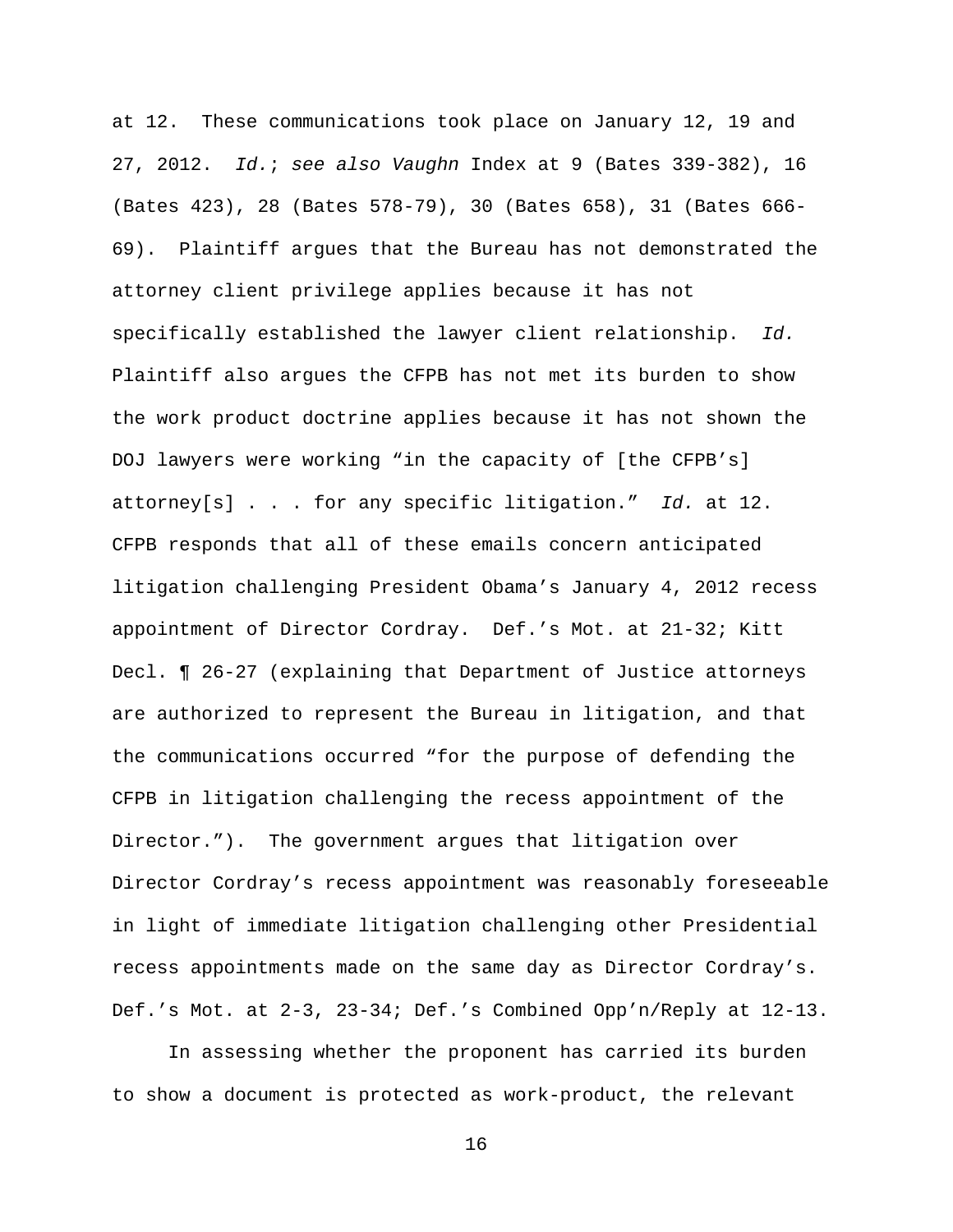inquiry is "whether, in light of the nature of the document and the factual situation in the particular case, the document can fairly be said to have been prepared . . . because of the prospect of litigation." *EEOC v. Lutheran Soc. Servs.*, 186 F.3d 959, 968 (D.C. Cir. 1999). Although an agency need not have a specific claim in mind when preparing the documents, there must exist some articulable claim that is likely to lead to litigation in order to qualify the documents as attorney workproduct. *Coastal States Gas Corp.*, 617 F.2d at 865; *Am. Immigration Council v. Dep't of Homeland Security*, 905 F. Supp. 2d 206, 221 (D.D.C. 2012) (work product encompasses documents prepared for litigation that is "foreseeable," if not necessarily imminent; "documents that . . . advise the agency of the types of legal challenges likely to be mounted to a proposed program, potential defenses available to the agency, and the likely outcome," are covered).

In this case, the CFPB's affidavit and *Vaughn* index consistently demonstrate that the documents were prepared in reasonable anticipation of litigation challenging the appointment of Director Cordray. It is a matter of public record that the legality of the appointment was immediately questioned by some members of Congress, and the recess appointments of three members of the National Labor Relations Board made on the same day as Director Cordray's were the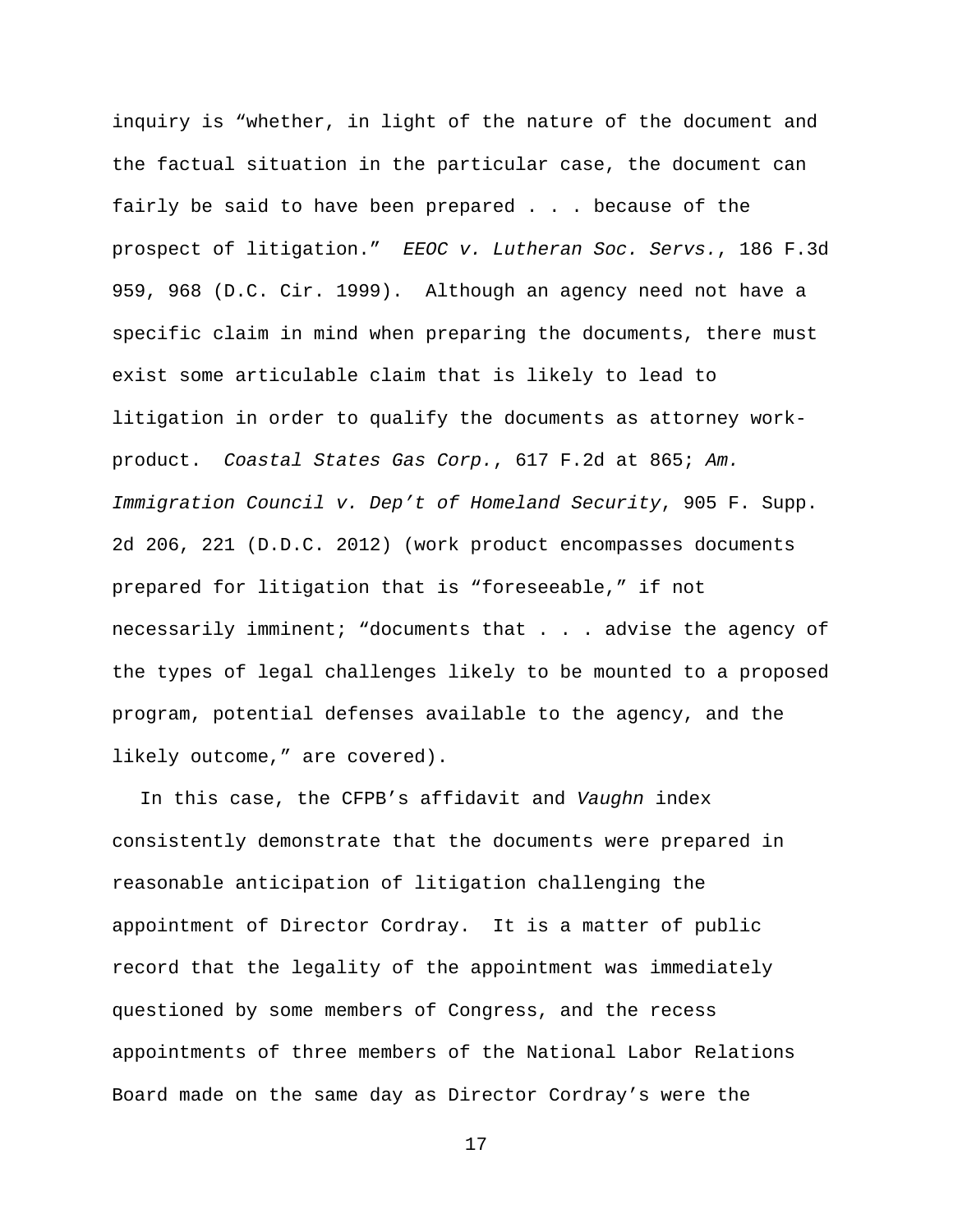subject of litigation *in this court* within two weeks thereafter. Def.'s Mot. at 3. The emails at issue here were written within one to four weeks following the recess appointment; they involve the Justice Department attorneys authorized to represent the Bureau in litigation; and they are described in the *Vaughn* index as containing advice and analysis regarding potential legal challenges to the appointment. Kitt Decl. ¶¶ 25-27, *Vaughn*  Index at 9 (Bates 339-382), 16 (Bates 423), 28 (Bates 578-79), 30 (Bates 658), 31 (Bates 666-69). Accordingly, the records fall within the attorney work product privilege. As a result, the court does not reach the question whether they are also protected by the attorney-client privilege. $3$ 

# *3. Presidential Communications Privilege*

Finally, Judicial Watch challenges the Bureau's withholding, under the presidential communications privilege, of two email exchanges between White House counsel and CFPB employees.<sup>4</sup> Pl.'s Combined Cross Mot./Opp'n at 14-16; *see also* 

<sup>&</sup>lt;sup>3</sup> The CFPB asserts an additional basis for withholding one of the emails in a chain dated January 12, 2012, identified at Bates 666-669; and the January 19, 2012 email, identified at Bates 423, claiming they are exempt under the deliberative process privilege. See *Vaughn* Index at 16, 31-32. Notably, Plaintiff does not challenge the withholding under the deliberative process privilege.

<sup>&</sup>lt;sup>4</sup> The Bureau asserts other bases for withholding the documents as well, see *Vaughn* index at 4 (Bates 281-82); 49 (Bates 834); however, because the court finds they are properly withheld under the presidential communications privilege, the court does not reach these additional asserted bases for withholding.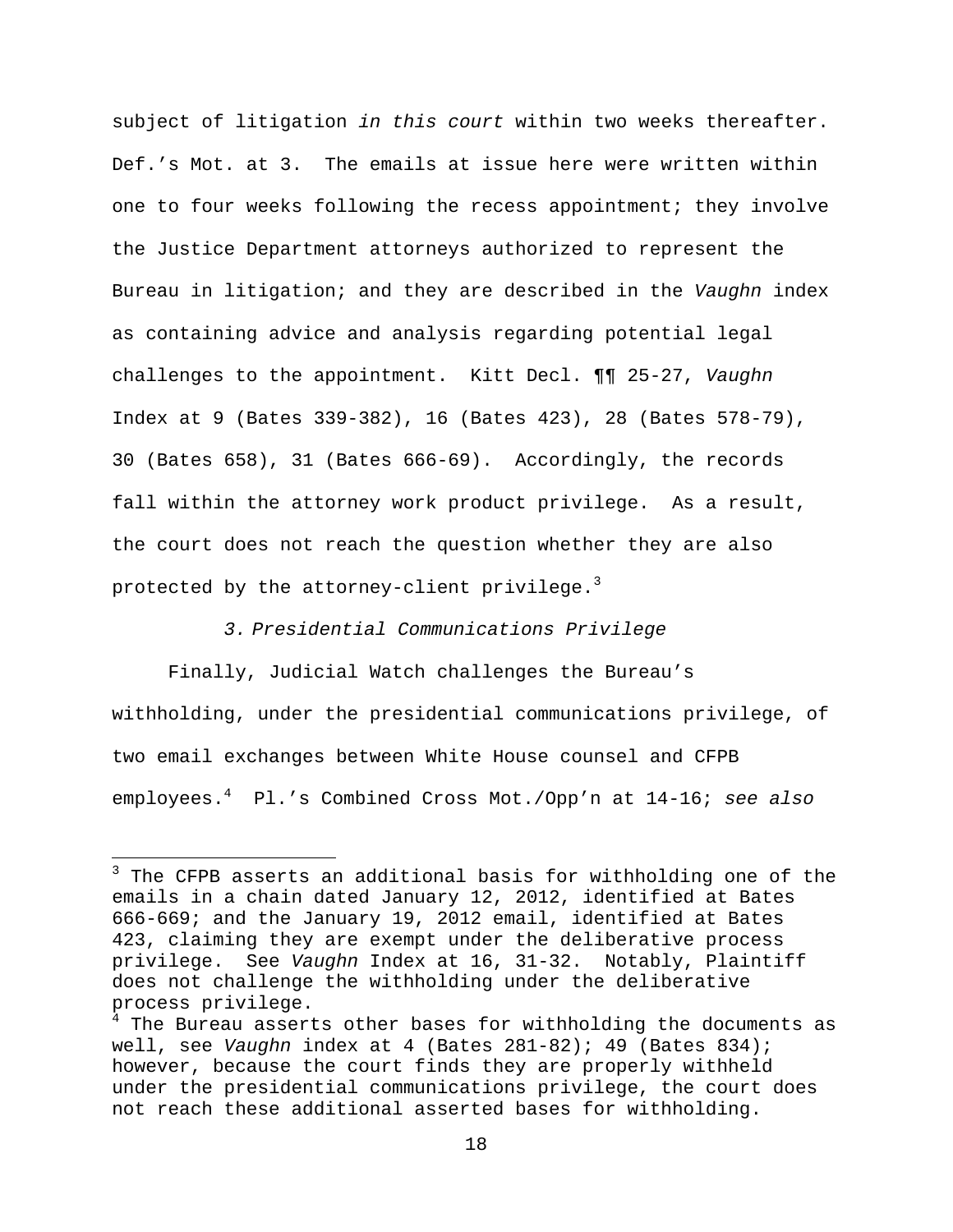*Vaughn* Index at 4 (Bates 281-82); 49 (Bates 384). Plaintiff claims that the presidential communications privilege "does not protect the communications between the President or his advisors and the staff of Federal agencies; it protects confidential communications between the President's advisors, or between the President and his advisors." Pl.'s Combined Cross Mot./Opp'n at 16. This is not the law of this Circuit. In *In re Sealed Case*, 121 F.3d 729, the circuit considered the question "How far down the line does the presidential communications privilege go?" *Id.* at 746, and concluded it does not stop at communications between his immediate advisers.

Given the need to provide sufficient elbow room for advisers to obtain information from all knowledgeable sources, the privilege must apply both to communications which these advisers *solicited and received from others as well as those they authored themselves*. The privilege must also extend to communications authored or received in response to a solicitation by members of a presidential adviser's staff, since in many instances advisers must rely on their staff to investigate an issue and formulate the advice to be given to the President.

*Id.* at 752 (emphasis added).<sup>5</sup> In this case, it is undisputed that the withheld communications were either to or from

<sup>5</sup> The Circuit goes on to state that the privilege should not extend to staff in agencies outside the White House who may be providing advice on a matter which may ultimately become one for presidential decisionmaking. *Id.* However, read within context of the entire passage, it is clear that this refers to agency communications which do not involve the president's advisers at all, but rather are only between and among agency personnel. *Id.*; see also *Judicial Watch Inc. v. DOJ*, 365 F.3d at 1114-15,

<u> 1989 - Johann Stoff, amerikansk politiker (d. 1989)</u>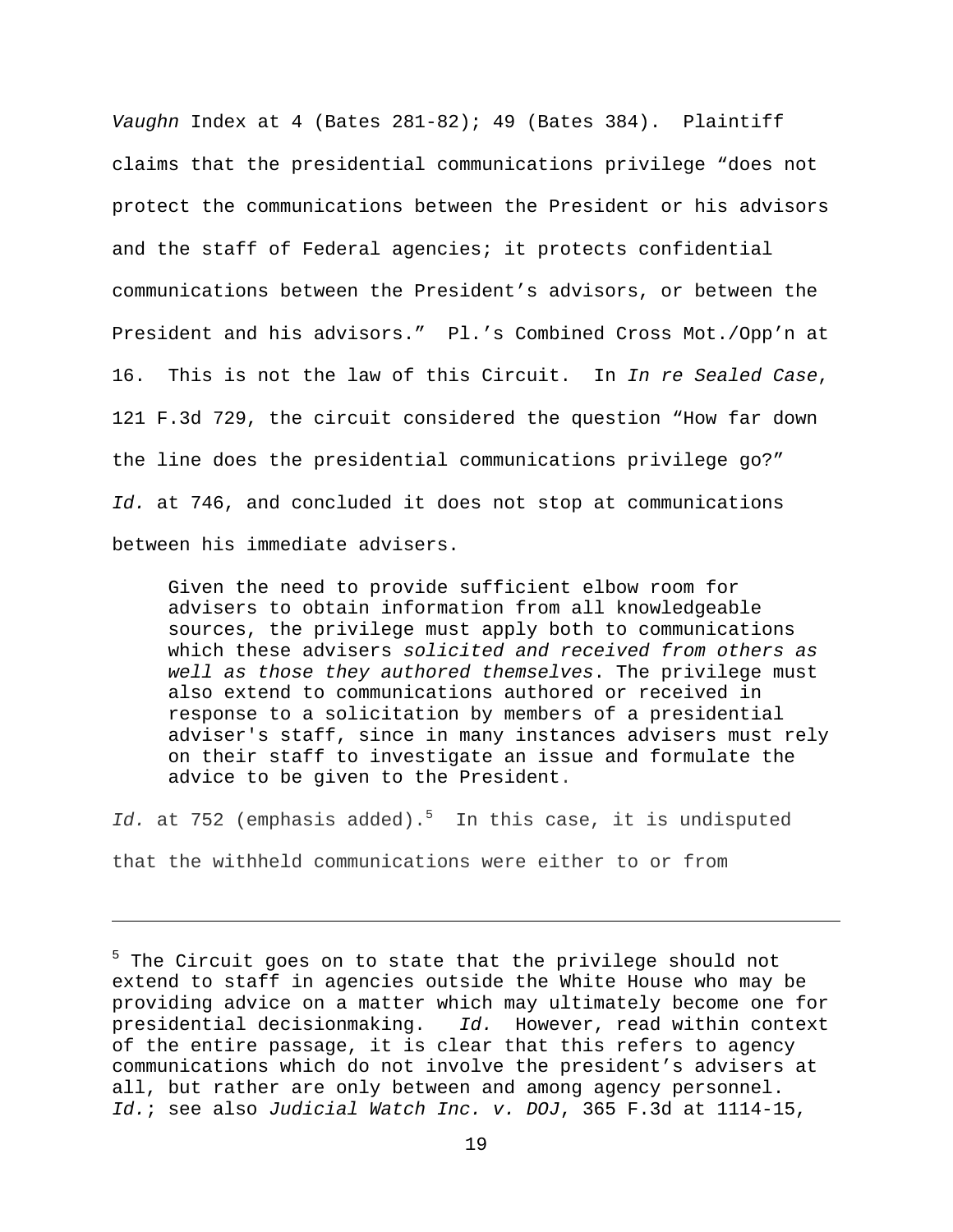"important, senior members of the President's staff," Pl.'s Reply at 3, who were involved in advising the President on his appointment powers generally and Director Cordray's appointment specifically. Decl. of Edward N. Siskel ¶¶ 6 a, b. It is further undisputed that the withheld communications related to the President's appointment of Director Cordray, and they occurred before and immediately after the appointment. *Vaughn*  Index at 4 (Bates 281-82); 49 (Bates 834). Communications generated in the course of advising the President in the exercise of his appointment and removal power are clearly protected by the presidential communications privilege. The appointment and removal power are "a quintessential and nondelegable Presidential power. . . . the President himself must directly exercise the presidential power of appointment or removal. As a result, in this case there is assurance that even if the President were not a party to the communications over which the government is asserting presidential privilege, these communications nonetheless are intimately connected to his presidential decisionmaking." *In re Sealed Case*, 121 F.3d at 752-53. The Court therefore concludes that summary judgment

1121 (declining to extend presidential communications privilege to documents prepared and circulated only within the Justice Department, and explaining that in these circumstances, "the ultimate goal of protecting the President's . . . access to candid advice is achieved under the deliberative process privilege for those working documents that never make their way to the Office of the President.").

<u> 1989 - Johann Stein, marwolaethau a gweledydd a ganlad y ganlad y ganlad y ganlad y ganlad y ganlad y ganlad</u>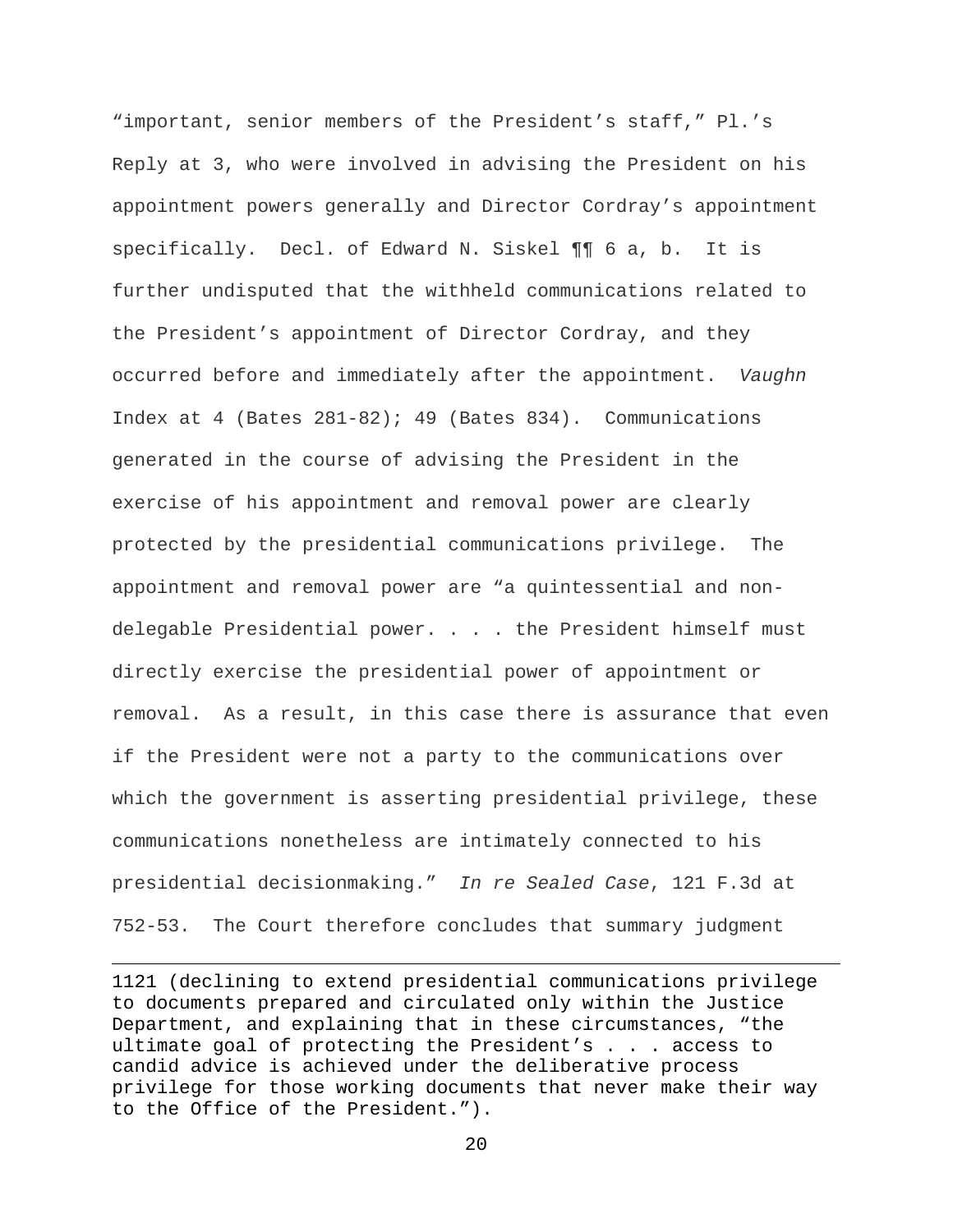should be granted to the Bureau with respect to the withholding of these documents.

# **C. Segregability**

Under FOIA, "[i]f a document contains exempt information, the agency must still release any reasonably segregable portion after deletion of the nondisclosable portions." *Oglesby v. U.S. Dep't of the Army*, 79 F.3d 1172, 1176 (D.C. Cir. 1996). Though not specifically raised by Judicial Watch, the Court has an "affirmative duty to consider the segregability issue sua sponte." *Trans-Pacific Policing Agreement v. U.S. Customs Serv.*, 177 F.3d 1022, 28 (D.C. Cir. 1999). The reviewing court may rely on the description of the withheld records set forth in the *Vaughn* index and the agency's declaration that it released all segregable information. *Loving v. U.S. Dep't of Def.*, 550 F.3d 32, 41 (D.C. Cir. 2008). In this case, particularly in the absence of any contrary argument by Judicial Watch, the Court finds that the Bureau's *Vaughn* index and declaration satisfy its segregabilty burden. Kitt Decl. ¶¶ 17-18; see also *Vaughn*  index.

# **IV. CONCLUSION**

For the foregoing reasons, Defendant's motion for summary judgment is **GRANTED IN PART AND DENIED IN PART.** The motion is **DENIED** with respect to the Defendant's claim that plaintiff failed to exhaust, and is further **DENIED** with respect to the